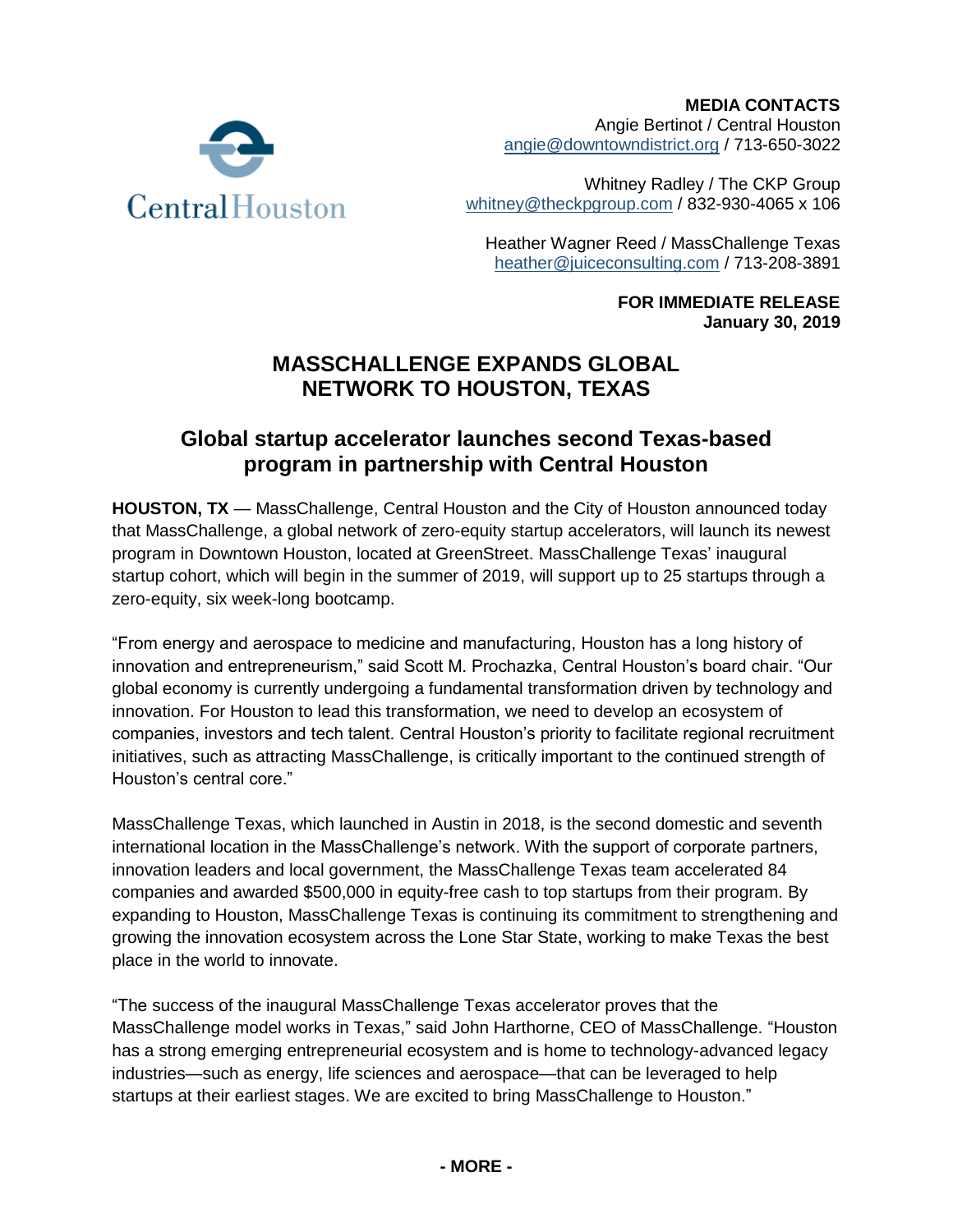## **Page 2 MassChallenge Expands Global Network to Houston, Texas**

MassChallenge Texas in Houston is a six-week bootcamp that includes a unique range of intensive in-person training, mentoring, community connectivity and virtual classes from the Austin-based program—all at zero cost and for zero equity. The program is tailored for startups that have raised no more than \$500,000 in equity-based funding and generated less than \$1 million in revenue in the last 12 months.

The City of Houston, along with business and innovation leaders, has recognized the need to bolster the local innovation ecosystem by helping to build a concentration of innovation activities and attracting talent to the region.

"In March 2017, a task force formed by the City released a report titled Innovation in Houston. In this report, we realized that Houston has a thriving innovation economy, but its potential is limited by the absence of a flourishing startup community," said Mayor Sylvester Turner. "A key recommendation was to create critical mass in a few key areas with access to 'legacy industry' and institutional players as well as an unparalleled array of amenities. The four-mile-long section of Main Street, now termed the 'Innovation Corridor' was identified, anchored by Downtown to the north, Rice University's investment in Midtown and the Texas Medical Center to the south."

Moving this framework forward and facilitating the creation of a collaborative Innovation District within Downtown was a key recommendation in the 2017 Plan Downtown, a 20-year vision for planning, development and design, and is a major priority for both Central Houston and the Downtown Redevelopment Authority.

"MassChallenge is an opportunity that we pursued in earnest," said Bob Eury, president of Central Houston and the Downtown Redevelopment Authority. "The Downtown Redevelopment Authority has approved an agreement with MassChallenge for an economic development grant to operate this program within Downtown, an investment that we believe will garner long-term results for the GreenStreet development, Downtown and the Houston region."

The amount of the grant is not to exceed \$2,500,000 to be paid over a five-year period.

"MassChallenge is a perfect fit for GreenStreet," said Jonathan Brinsden, CEO of Midway, owner and operator of GreenStreet with partner Lionstone Investments. "We are creating the new model of urban lifestyle at GreenStreet, a place in Downtown for business people in a wide range of industries to collaborate and find inspiration. Houston's welcoming, can-do spirit nurtures start-ups and fast-growth companies, as well as making our city ideal for established firms on the leading edge."

# **About Central Houston, Inc.**

Central Houston, Inc. is the steward of Houston's vision for the redevelopment and revitalization of Downtown. Central Houston has contributed to the momentum of this exciting revitalization by enhancing collaboration among public officials, developers and businesses and has facilitated